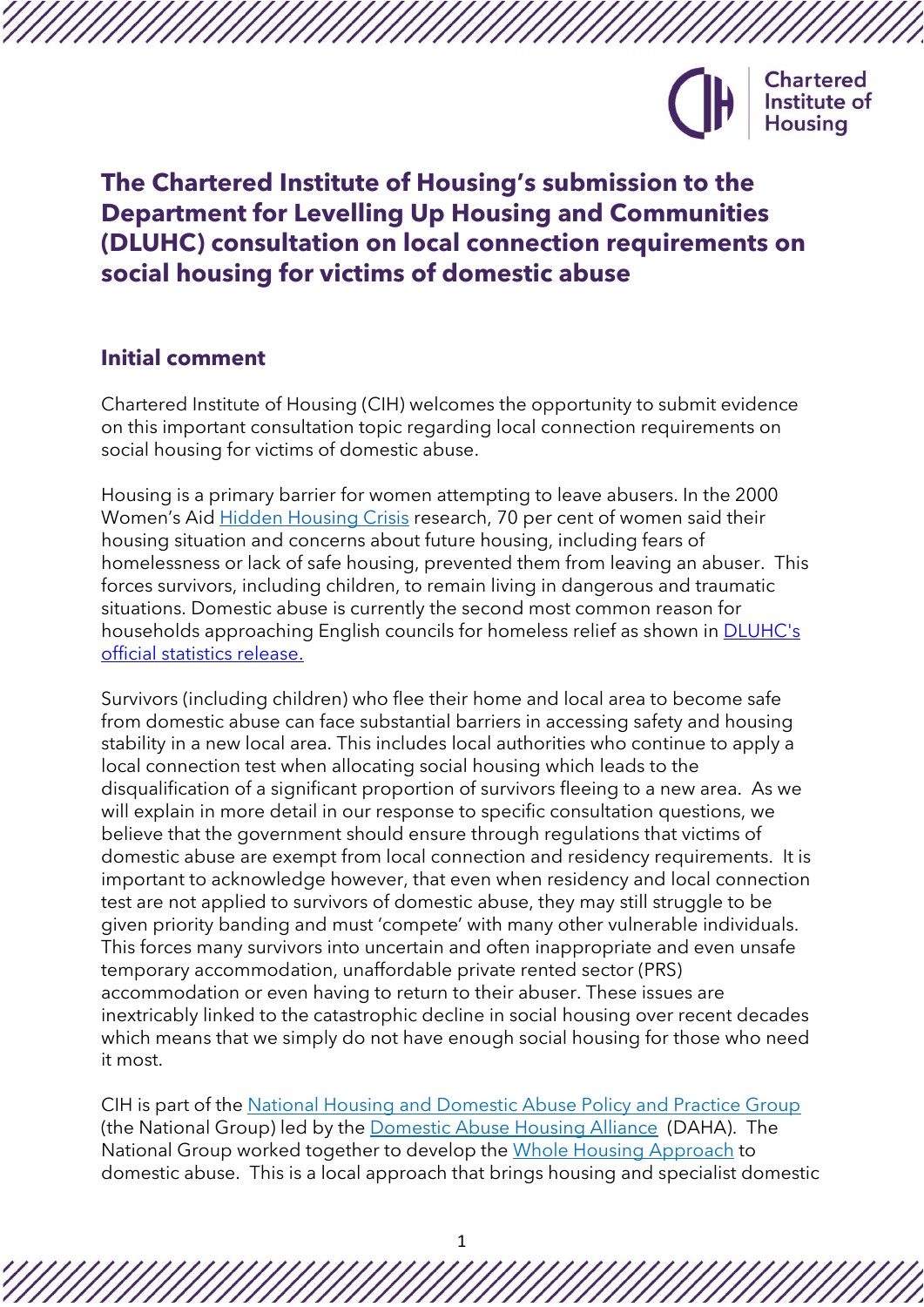

abuse services together to provide a range of safety and support options for survivors in any tenure type or housing circumstances to address their housing and safety needs. The National Group has submitted its own response to the consultation which is underpinned by consultation with a wide range of partners. As well as being part of National Group response CIH are also submitting our own responses to several of the consultation questions. We would be happy to discuss any elements of this submission further with you.

# **CIH response to consultation questions**

#### **Q2) The government proposes to make regulations to require local authorities to ensure that domestic abuse victims are exempt from any local connection or residency requirements as part of their qualification criteria for applicants for social housing. Do you agree?**

Yes, we agree that the government should make regulations to require local authorities to ensure that domestic abuse victims are exempt from any local connection or residency requirements as part of their qualification criteria for applicants of social housing.

We are aware that there is a vast disparity in how and if local authorities apply the current code of guidance regarding local connections for victims of domestic abuse. In line with the National Group, we would recommended that this should apply to all survivors of violence against women and girls (VAWG), particularly as those who are fleeing sexual abuse, so-called 'honour-based violence' and forced marriage, stalking and gang violence, are just as likely to be at risk of further abuse within their local area and need to access safe alternative accommodation in an area where they may have no local connections.

We consider that the Regulator of Social Housing has an important role in ensuring that these new regulations are implemented and acting if they are not. This is very much in line with the evolving move towards a stronger, more proactive consumer regulatory regime and strengthening the formal standards against which landlords are regulated as outlined in the [Social Housing White Paper.](https://assets.publishing.service.gov.uk/government/uploads/system/uploads/attachment_data/file/936098/The_charter_for_social_housing_residents_-_social_housing_white_paper.pdf) Without active regulation of how local authorities implement the requirement to exempt survivors from the local connection test, it will fall to survivors to first understand their housing rights and options and then to contest the local authority's decision and take legal action against them. This places an unacceptable burden on survivors who may not be able to take on this responsibility and may also face difficulties accessing legal aid for legal advice and support.

Local authorities will require adequate guidance regarding how the regulations should be implemented and the identification of survivors of domestic abuse, and this must be supported by wider staff learning and development. In line with the National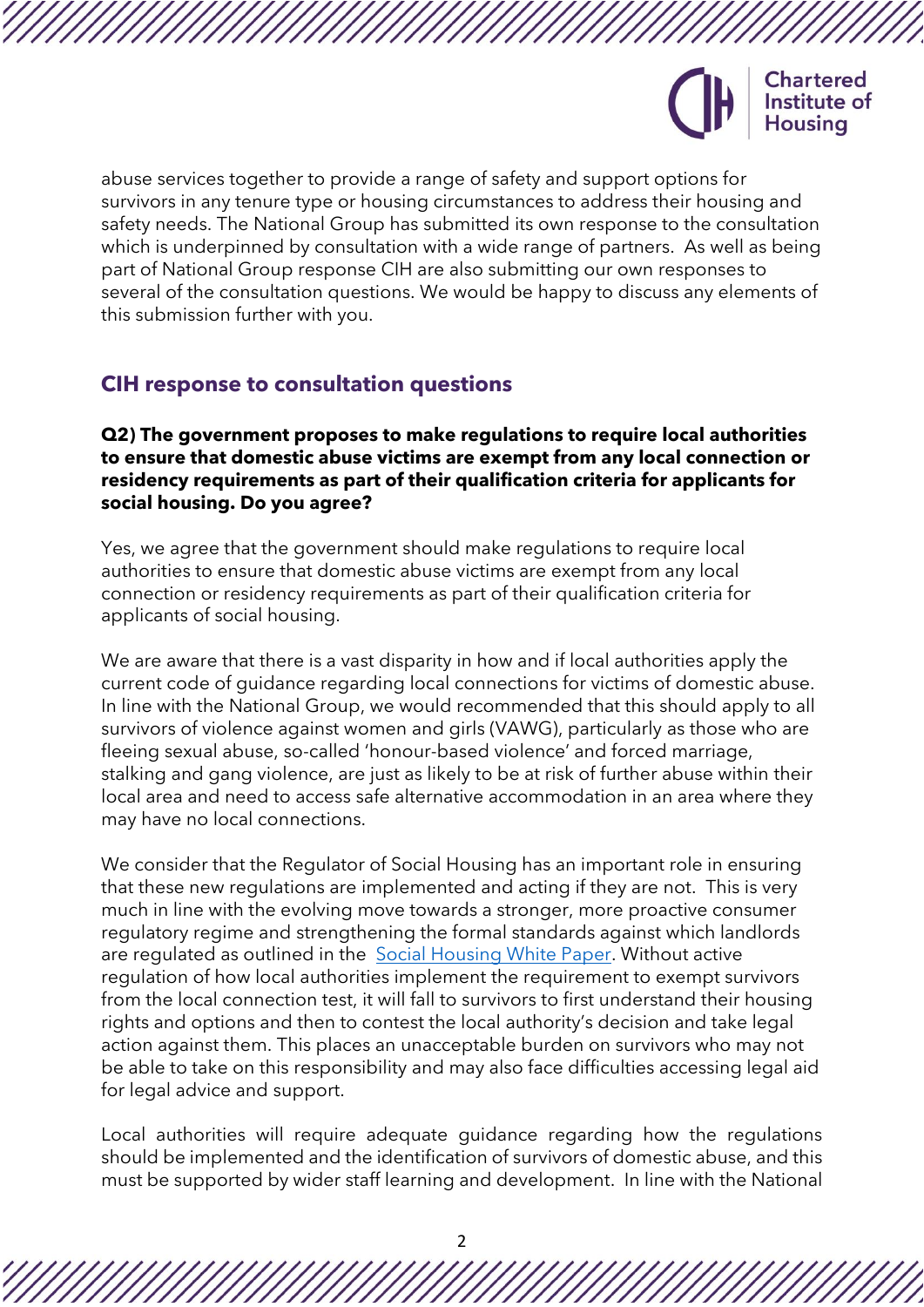

Group recommendations, we support ensuring that allocations management systems clearly identify and tag applications for survivors of domestic abuse, particularly as they may be presenting as homeless for a myriad of reasons and have many vulnerabilities where domestic abuse may not be their presenting issue. Information sharing between housing teams, organisations, and local authorities, where survivors may first present as homeless and then sign on to a housing register, must ensure that the initial evidence of abuse can be re-utilised instead of requiring survivors to undergo the burden of repeating their experience of domestic abuse again. Housing providers who achieve [DAHA accreditation](https://www.dahalliance.org.uk/what-we-do/accreditation-for-housing-providers/) are required to ensure that all staff across the entirety of housing organisations and teams, including allocations, are provided with the policies, procedures, training, and professional development to support survivors of domestic abuse presenting at any stage in their housing process. We advise that the government recommend housing providers to equip all housing staff and teams to identify and respond effectively to survivors of domestic abuse across their organisation, including allocations.

We know that even where survivors are accepted for allocations of social housing, and a local connection test is not applied, they will often 'compete' with many others for a high priority banding, due to the shortage of social housing. As a result, survivors remain on waiting lists for extended periods of time. This leaves many survivors, including children, in uncertain and unsafe temporary accommodation for long periods of time and can force many survivors into unaffordable PRS accommodation or even having to return to their abuser. By accepting accommodation in the PRS, survivors are often forced to give up their secure tenancy status and/or give up their positions on priority waiting lists for social housing. This is not acceptable.

For domestic abuse survivors (and many others) PRS accommodation is often completely unaffordable. A succession of different welfare policies and cuts introduced since 2010 have undermined many low-income households' ability to access a decent, affordable place they can call home and with the rising cost of living crisis this situation is set to become even more desperate. As a broader point government should carry out a review of the relationship between housing and welfare policy, to properly consider the cumulative effect of these cuts. However, more immediately and in the context of this consultation, the benefit cap must be addressed as it often makes the cost of living in the PRS impossible to meet for domestic abuse survivors, particularly for women with children. CIH is opposed to the benefit cap and believes it should be abolished as, in our view, it is not achieving its aims and is generating a range of perverse consequences. We would like to draw government attention to a **briefing paper and a proposed amendment CIH** [suggested in 2020](https://www.cih.org/publications/the-domestic-abuse-bill-and-the-benefit-cap-a-briefing-for-mps) to provide survivors with relief from the benefit cap designed to introduce a new exception from the cap for domestic abuse survivors.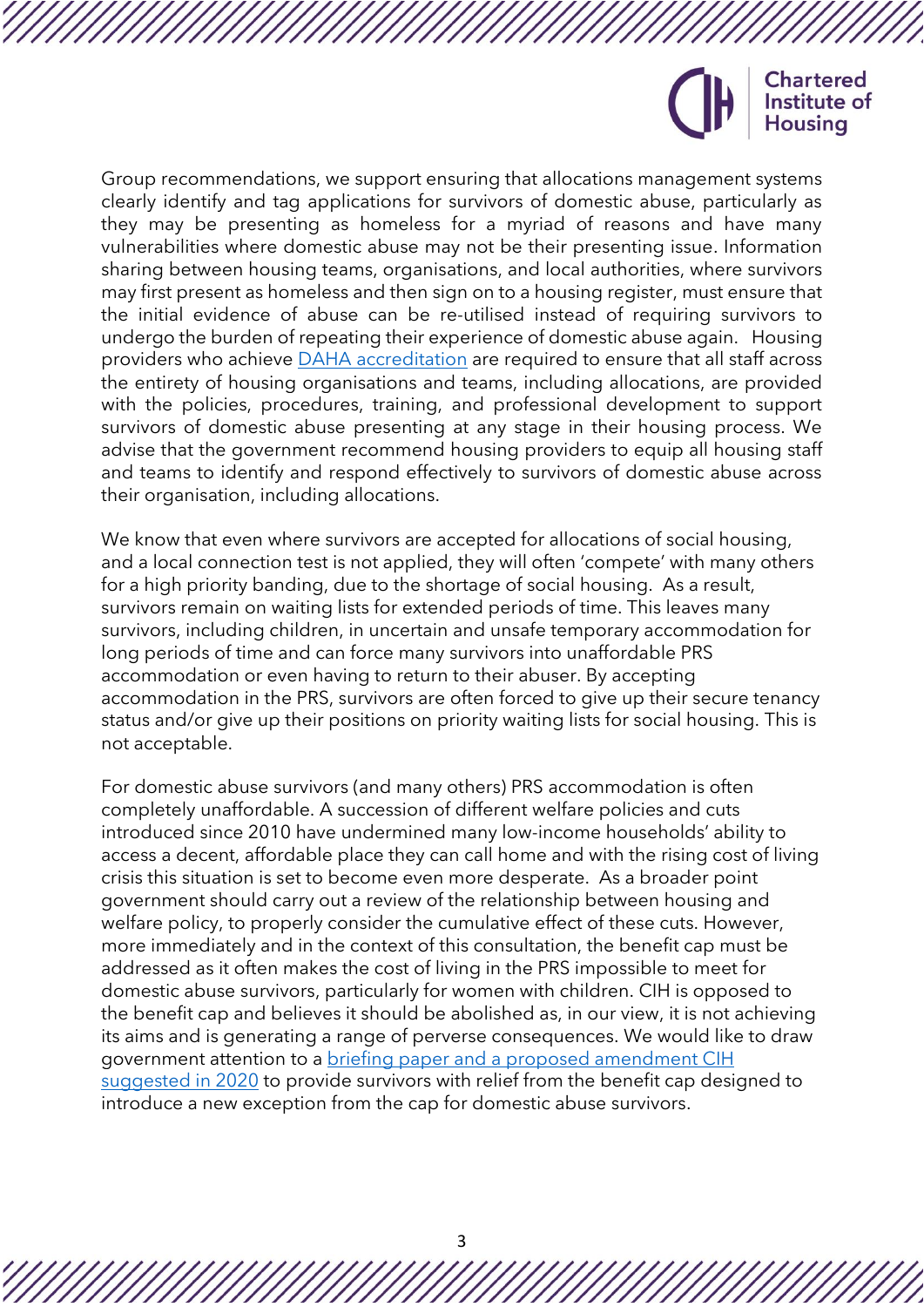

Additionally, single people under 35 who claim universal credit are only entitled to the shared accommodation rate of local housing allowance. Domestic abuse survivors will be exempt from this at the end of the year, but until then, survivors under 35 without children who cannot access social housing are limited to finding shared accommodation in the PRS. This is not suitable for many survivors who have experienced ongoing trauma and abuse and might not feel safe sharing accommodation with people they do not know, in an environment that has not been specifically developed to meet the safety needs and protect the emotional wellbeing of survivors. For young and vulnerable survivors fleeing so called 'honour-based violence' and forced marriage from a considerably young age, living in shared accommodation does not provide them with the specialist support and additional safety considerations they require. We recommend that the exemption is brought forward and includes all victims of all forms of violence against women and girls (VAWG).

#### **Q5) Do respondents agree that local connection should be defined by reference to Section 199 of the Housing Act 1996?**

We support Shelter's recommendation that if it is necessary to define local connection for the purposes of this consultation, the definition in section 199 of the Housing Act 1996 is a workable one. However, the proposals in this consultation should have the effect of exemption for survivors of domestic abuse (and other forms of violence and abuse) from any kind of residency requirement, however defined. It does not seem to be necessary to define the condition to exclude it. The reference to residence conditions in the proposed regulations should be in the most general terms, so that such restrictions, however expressed, are disapplied in these cases.

### **Q6) Do respondents consider that exemptions of local connection or residency tests for domestic abuse victims should be time limited? If so, what length of time is appropriate, when should the period begin, and who should make that assessment?**

No, we do not consider that exemptions of local connection or resident tests for domestic abuse victims should be time limited as this does not reflect the nature and long-term impact of domestic abuse on survivors. As recognised within the statutory definition of domestic abuse as set out in the Domestic Abuse Act 2021, domestic abuse often continues within the circumstances of post separation, including various forms of coercive and controlling behaviour and economic abuse. Front line housing staff will then be tasked with defining when the abuse has 'begun' or 'ends' which is not a straightforward task. Additionally, survivors may be given the burden of evidencing the ongoing nature of the abuse where it is not physical. Although domestic abuse may have 'ended' due to the survivor's geographical separation from the perpetrator, if the local connection were denied and the survivor was forced to return to her local area, it may be highly likely that she will be placed again at a significant risk of harm. For many survivors of domestic abuse, the risk of harm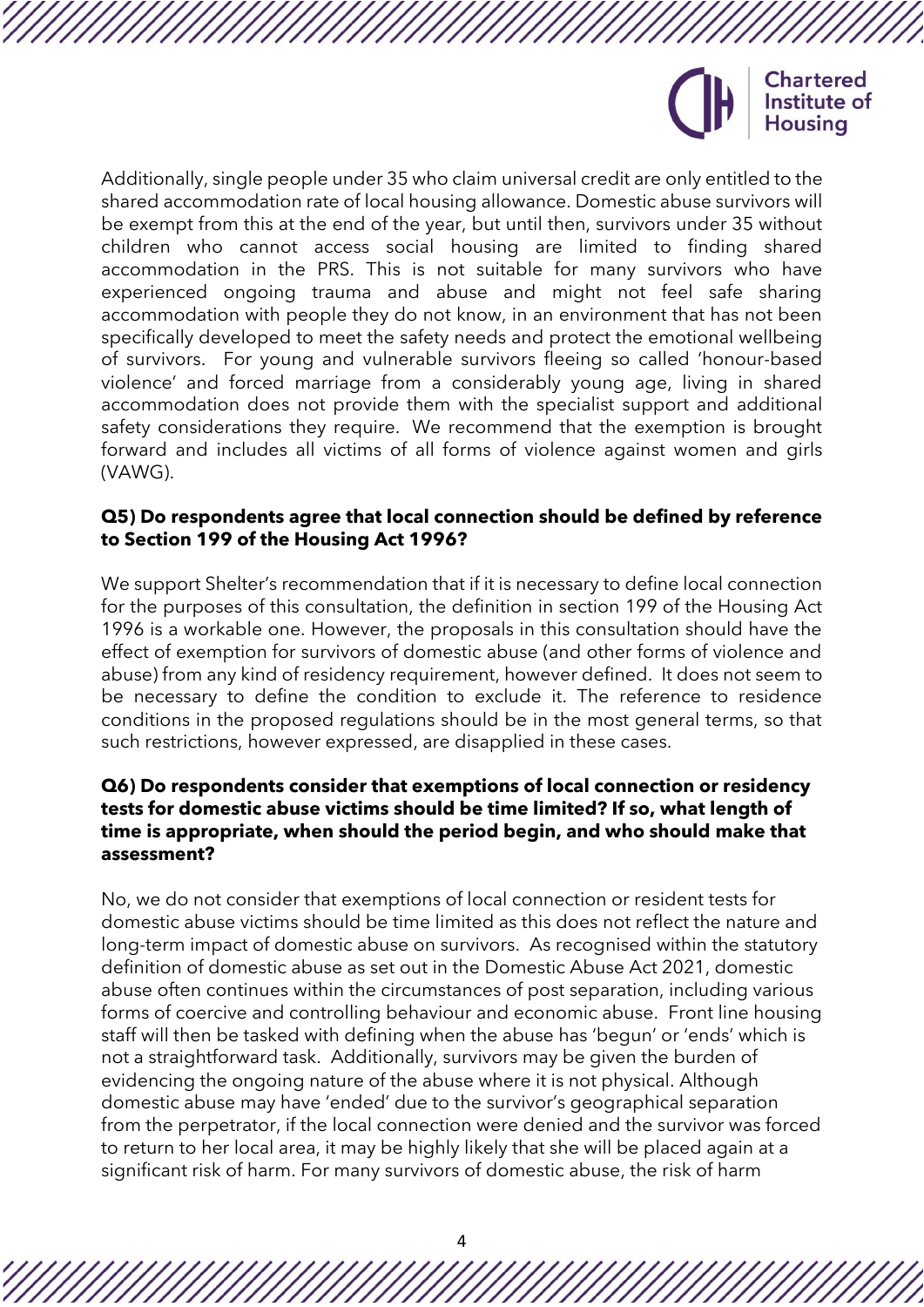

presented by their perpetrator never ends but can only be mitigated against through distance and safety measures.

### **Q7) Alternatively, do respondents consider, instead of having a time limited exemption, that we should provide for ensuring exemptions from local connection or residency tests apply where the need to move to a new area relates to reasons connected with domestic abuse?**

Yes, we believe this is a better approach to a time limitation. We recommend that this should be in line with, and no more burdensome or extensive than, the recommendations for evidencing domestic abuse for homelessness applications as outlined in Chapter 21 of the Homelessness Code of Guidance. To reduce the burden on survivors to repeatedly evidence their experiences of domestic abuse, we also recommend that these enquiries should not be made again if the applicant has already applied as homeless to the same or a different authority because of domestic abuse.

We recommend that the government use statutory guidance to advise local authorities that the survivor should not have to repeatedly evidence their experience of domestic abuse, and that there should not be a time limitation to when this evidence can be used. We also recommend that the government advise local authority areas to put effective systems and agreements in place to share information within and across local areas, and across organisations, so that we reduce the retraumatising and exhausting burden on survivors who are otherwise forced to repeatedly gather and share evidence with multiple professionals across the same and different organisations.

### **Q8) Do respondents agree that the proposed exemption to local connection and residency tests should extend to social housing applications made in England where the victim has fled from elsewhere in the UK?**

Yes, survivors of domestic abuse should be able to flee to and from any area of the UK to escape domestic abuse. Due to the limitations of refuge spaces, particularly specialist refuges, many survivors are forced to flee a significant distance from their local area to access support, sometimes even elsewhere in the UK. Survivors also may be required to flee to elsewhere in the UK because of the high risk of ongoing abuse. Additionally, some survivors may purposefully flee to other UK countries because of family, friends, or other support networks within those countries.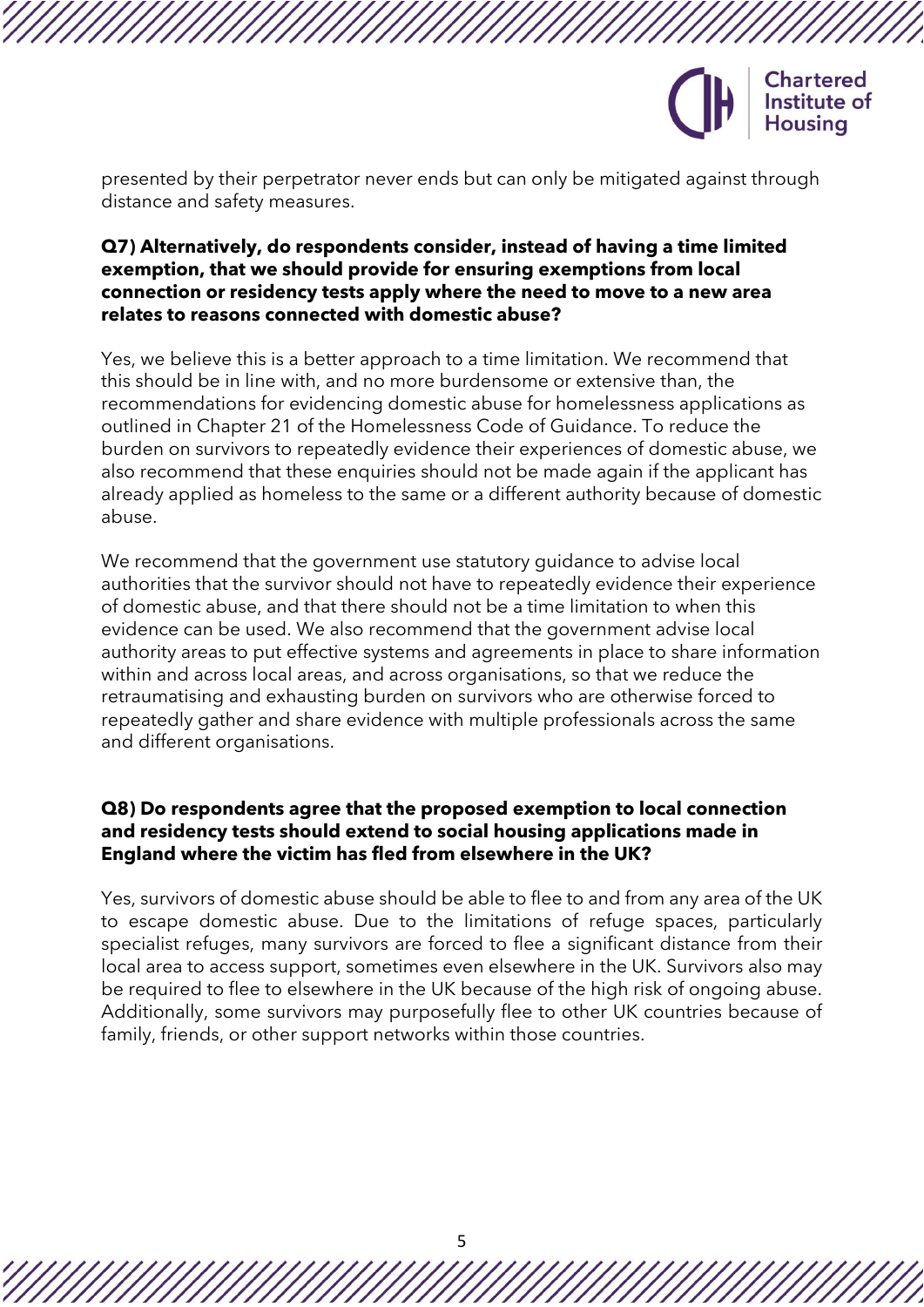

#### **Q9) Do respondents agree that the proposed exemption from local connection and residency tests should be applied to domestic abuse victims in privately rented accommodation, privately owned housing, and temporary accommodation? If not, please explain why**

Yes, we believe that the proposed exemption for local connection and residency tests should be applied to domestic abuse victims in privately rented accommodation, privately owned housing, and temporary accommodation, as well as social housing. We additionally recommend that the proposed exemption for local connection and residency tests should be applied to survivors who are rough sleeping and experiencing long-term homelessness, who may not have a specific form of accommodation from which they are fleeing. The emphasis must be on the safety of the survivor, and not on the nature of their interest in the property where they have experienced abuse.

### **Q13) Are there any barriers that prevents neighbouring local authorities from working together to support domestic abuse victims and their families applying for social housing outside their area**?

Due to significant shortages in social housing in many areas, local authorities often cannot respond to local demand, which can mean that allocation teams are reluctant to accept people from outside the area, or to give them priority over local people in need of social housing. The lack of social housing is a very much at the core of this issue. The National Housing Federation's [People in Housing Need r](https://www.housing.org.uk/resources/people-in-housing-need-2021/)eport in 2021 stated the number of people in need of social housing in England has now reached 4.2 million. This equates to 1.6 million households – 500,000 more than the 1.1 million households recorded on official waiting lists. Long-term, sustained investment in social housing is the only way to change this.

Due to the shortage of social housing stock, local authorities are also more likely to discharge their housing duty into the PRS, regardless of whether the survivor had a social tenancy before applying as homeless, which is disproportionately inaccessible and unaffordable for survivors of domestic abuse for the reasons outlined in response to Q2.

One of the solutions to this issue for survivors who previously had a social tenancy is outlined within the Whole Housing Approach: Managed Reciprocal Schemes. [Managed Reciprocals](https://www.dahalliance.org.uk/media/10660/14_-wha-managed-reciprocals.pdf) enable survivors who had a social tenancy to relocate across local authority boundaries and keep a social tenancy in circumstances where the local authority does not have the necessary social housing stock to provide social housing. This is based on the Pan-London Housing Reciprocal scheme coordinated by Safer London. Managed Reciprocal Schemes are coordinated by an external agency that keeps track of moves for each social landlord taking part. This is crucial to provide transparency, fairness, and trust, so that local authorities and housing